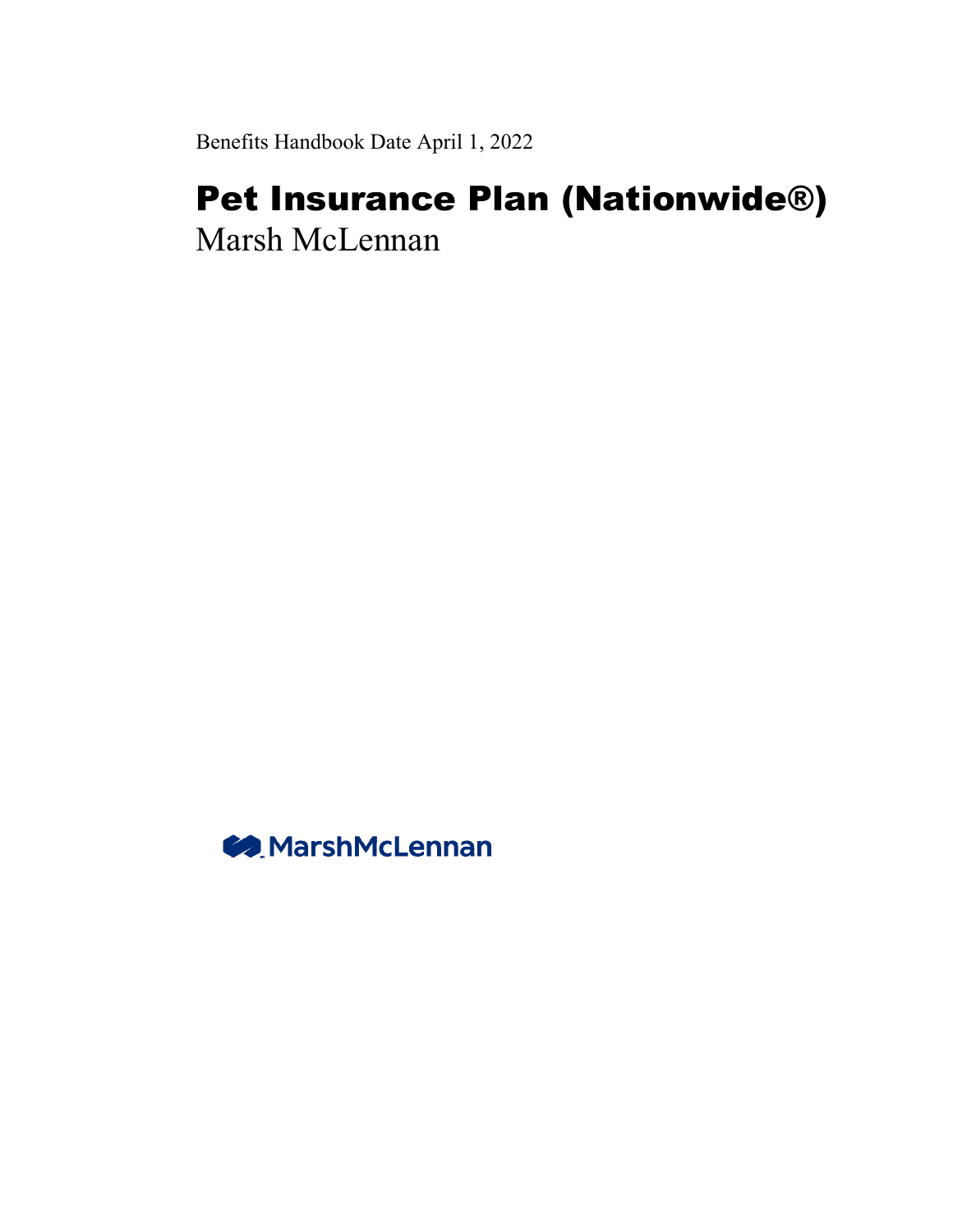# Pet Insurance Plan (Nationwide®)

*Pet insurance, from Nationwide®, is made directly available to all eligible employees. Marsh McLennan's sole function with respect to the program is permitting it to be publicized to employees, collecting premiums through payroll deductions and remitting them to the insurer.* 

*My Pet Protection® from Nationwide® helps you provide your pets with the care they may need1 . This plan reimburses up to 70% on vet bills including accidents, illnesses and hereditary conditions1. You're free to use any vet and get additional benefits for emergency boarding, lost pet advertising and more. Plus, our 24/7 vethelpline® is available as a service to all pet insurance members.* 

Some exclusions may apply. Certain coverages may be subject to pre-existing exclusion. See policy documents for a complete list of exclusions. Reimbursement options may not be available in all states.

Products underwritten by Veterinary Pet Insurance Company (CA), Columbus, OH; National Casualty Company (all other states), Columbus, OH. Agency of Record: DVM Insurance Agency. All are subsidiaries of Nationwide Mutual Insurance Company. Subject to underwriting guidelines, review and approval. Products and discounts not available to all persons in all states. Insurance terms, definitions and explanations are intended for informational purposes only and do not in any way replace or modify the definitions and information contained in individual insurance contracts, policies or declaration pages, which are controlling. Nationwide, the Nationwide N and Eagle, and Nationwide is on your side are service marks of Nationwide Mutual Insurance Company. ©2021 Nationwide.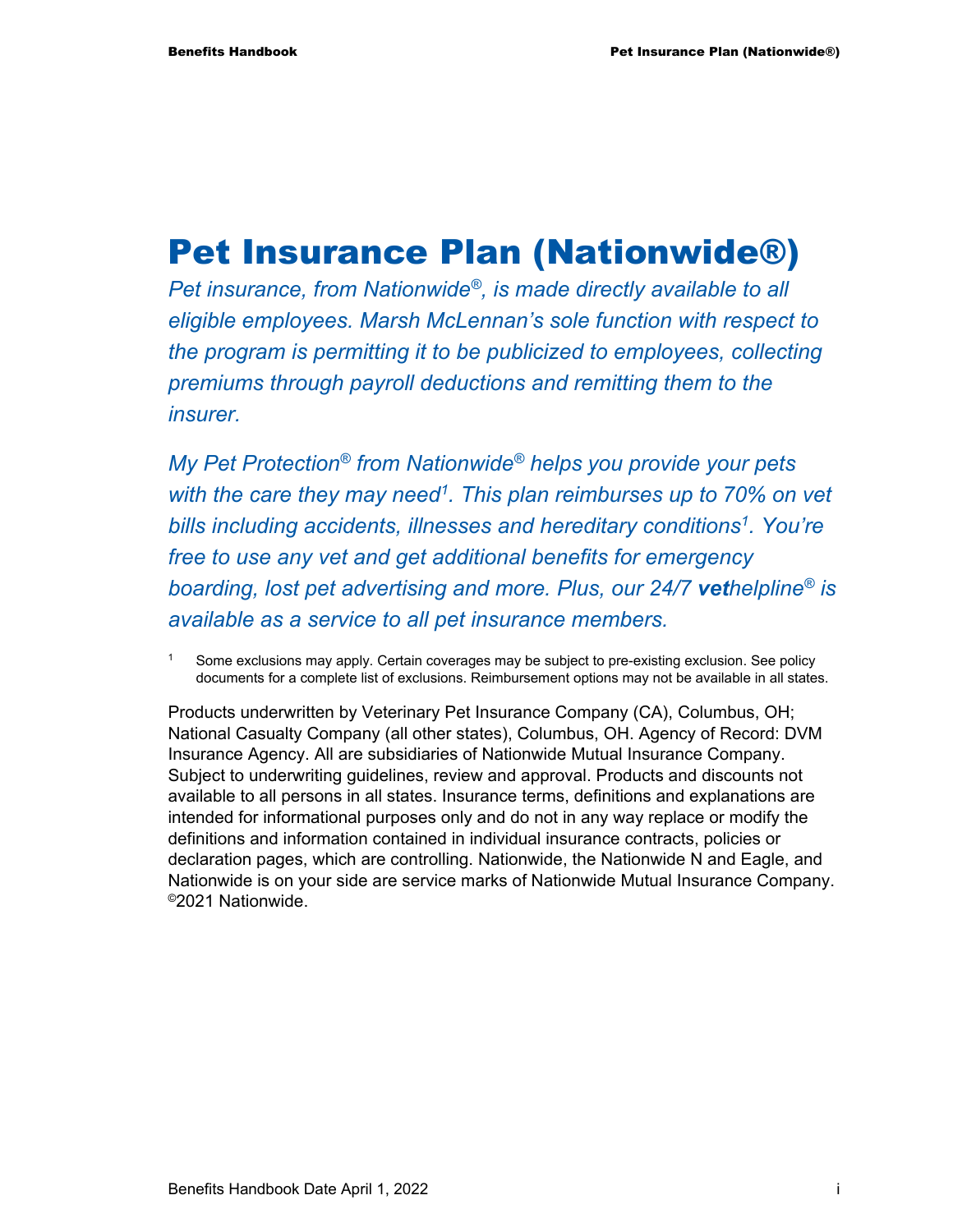#### **Contents**  $\overline{P_{\epsilon}}$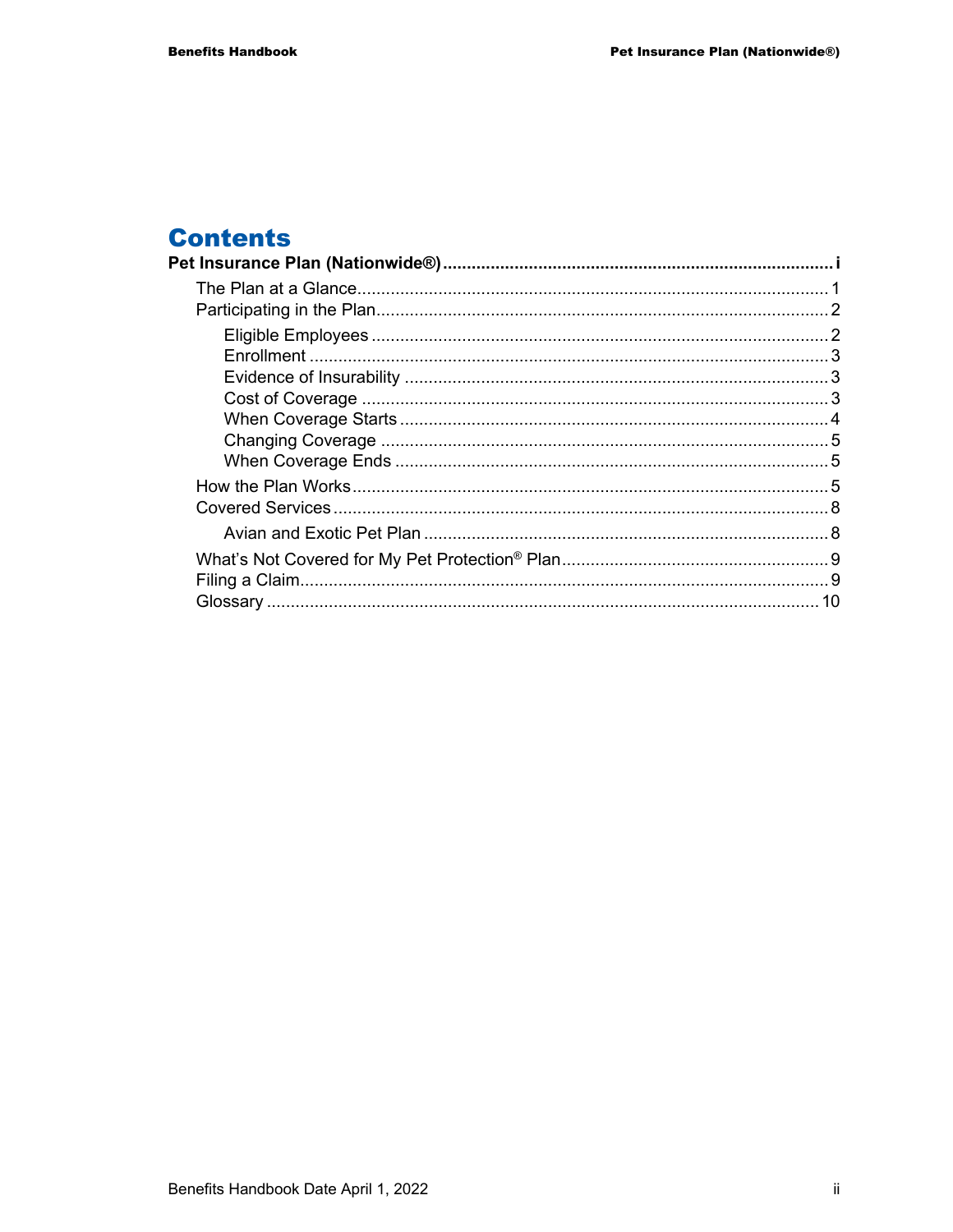# The Plan at a Glance

This Plan offers pet insurance to help meet the costs for caring for your pets. The chart below contains some important program features. For more information, see "How the Plan Works" on page 5.

| <b>Plan Feature</b>                 | <b>Highlights</b>                                                                                                                                                                                                                                                                                                                                                                                                                                                                                                                                                                                                                                                                                                                                             |
|-------------------------------------|---------------------------------------------------------------------------------------------------------------------------------------------------------------------------------------------------------------------------------------------------------------------------------------------------------------------------------------------------------------------------------------------------------------------------------------------------------------------------------------------------------------------------------------------------------------------------------------------------------------------------------------------------------------------------------------------------------------------------------------------------------------|
| <b>How the Plan</b><br><b>Works</b> | Pet insurance, from Nationwide, is made directly available to all eligible<br>a.<br>employees. Generally, care is covered after you meet your deductible<br>and submit a claim for reimbursement of medical expenses for your pet.<br>You can choose from 50% or 70% reimbursement to get the level of<br>×                                                                                                                                                                                                                                                                                                                                                                                                                                                   |
|                                     | coverage that fits your needs <sup>1</sup> .                                                                                                                                                                                                                                                                                                                                                                                                                                                                                                                                                                                                                                                                                                                  |
|                                     | You can visit any licensed veterinarian or specialist nationwide, with no<br>×<br>$limitations1$ .                                                                                                                                                                                                                                                                                                                                                                                                                                                                                                                                                                                                                                                            |
|                                     | See "How the Plan Works" on page 5 for details.<br>a.                                                                                                                                                                                                                                                                                                                                                                                                                                                                                                                                                                                                                                                                                                         |
| <b>Eligibility</b>                  | You are eligible to participate if you meet the eligibility requirements<br>×<br>described under "Eligible Employees" on page 2.                                                                                                                                                                                                                                                                                                                                                                                                                                                                                                                                                                                                                              |
|                                     | See "Participating in the Plan" on page 2 for details.<br>ш                                                                                                                                                                                                                                                                                                                                                                                                                                                                                                                                                                                                                                                                                                   |
| <b>Enrollment</b>                   | You may enroll your pet for pet insurance at any time by accessing<br>u,<br>Nationwide's enrollment website, http://benefits.petinsurance.com/mmc-<br>pr, or by calling<br>+1 800 225 2265, Monday - Friday, 8 a.m. to 9 p.m. and Saturday 8 a.m.<br>to 2 p.m. Eastern time and advising the member care representative of<br>your employer.<br>Evidence of Insurability may be required for each pet (cat, dog, bird<br>×<br>and/or exotic pet).<br>Once enrolled, go to Colleague Connect<br>o,<br>(https://mmcglobal.sharepoint.com/sites/Home), click Pay &<br>Benefits and select Mercer Voluntary Benefits under Benefits to view<br>your deduction amount. If you wish to change coverage, where eligible,<br>you must contact the Plan Administrator. |
| <b>Contact</b>                      | For more information, contact the Claims Administrator:                                                                                                                                                                                                                                                                                                                                                                                                                                                                                                                                                                                                                                                                                                       |
| <b>Information</b>                  | Nationwide<br>Phone: +1 800 225 2265, Monday - Friday, 8 a.m. to 9 p.m. and Saturday 8<br>a.m. to 2 p.m. Eastern time.<br>Website: http://benefits.petinsurance.com/mmc-pr                                                                                                                                                                                                                                                                                                                                                                                                                                                                                                                                                                                    |
|                                     | Marsh McLennan does not administer this Program. Nationwide's decisions<br>are final and binding.<br>Some evalutions may apply. Certain coverages may be subject to are evisting evalution. See policy documents for a                                                                                                                                                                                                                                                                                                                                                                                                                                                                                                                                        |

 *Some exclusions may apply. Certain coverages may be subject to pre-existing exclusion. See policy documents for a complete list of exclusions. Reimbursement options may not be available in all states.*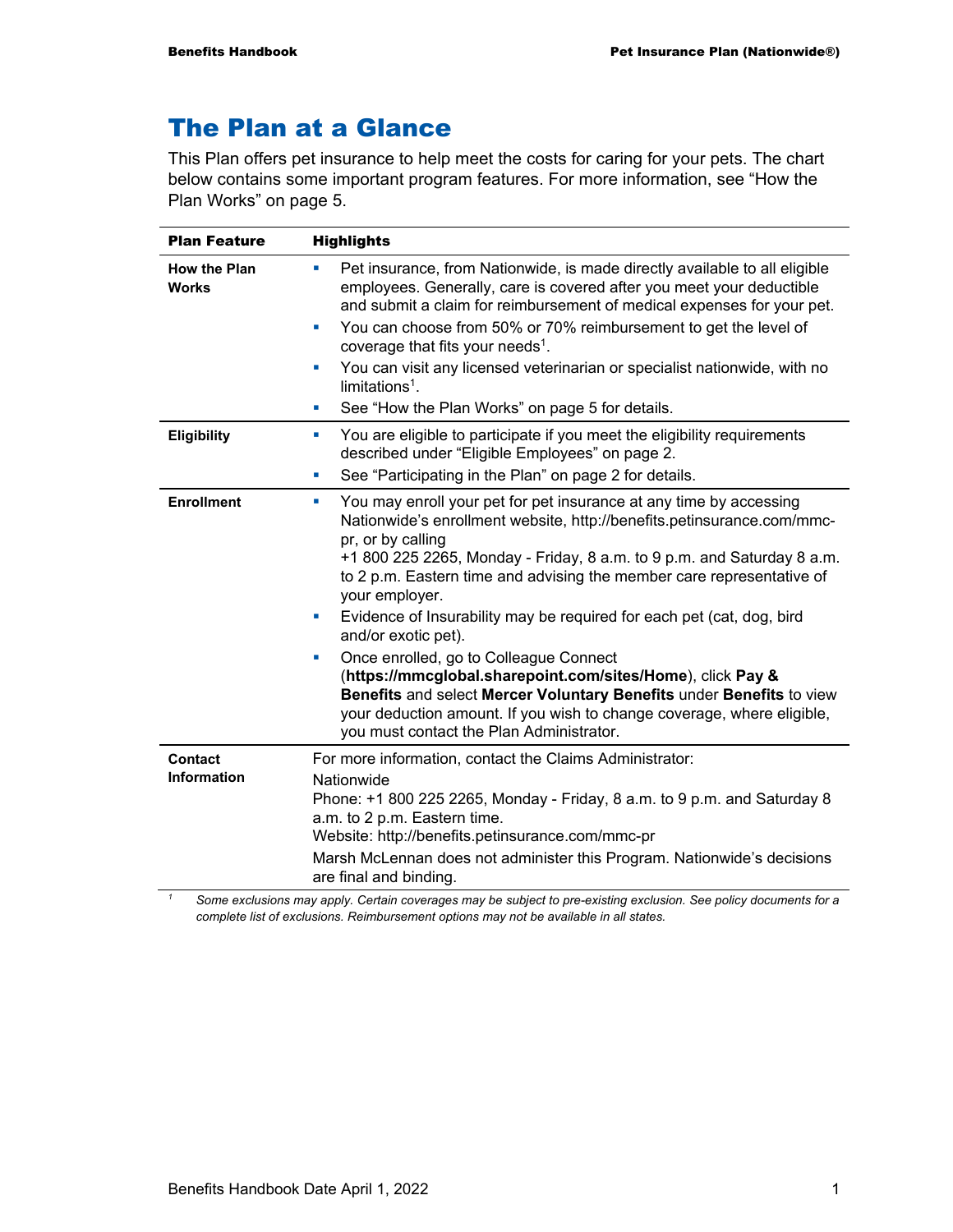# Participating in the Plan

The following section provides information on how you start participating in the program.

If you are an employee of Marsh & McLennan Companies or any subsidiary or affiliate of Marsh & McLennan Companies and you meet the requirements set forth below, you become eligible on your eligibility date.

# Eligible Employees

To be eligible for the benefits described in this Benefits Handbook you must meet the eligibility criteria listed below.

### *Marsh & McLennan Companies Employees (other than MMA)*

You are eligible if you are an employee classified on payroll as a US regular employee of Marsh & McLennan Companies or any subsidiary or affiliate of Marsh & McLennan Companies (other than Marsh & McLennan Agency LLC and any of its subsidiaries (MMA)).

Individuals who are classified on payroll as temporary employees, who are compensated as independent contractors or who are employed by any entity in Bermuda, Barbados or Cayman Islands are not eligible to participate.

If you are an expatriate, you are not eligible to participate in this Plan unless a US mailing address is on file and your pet is located in the US.

# *MMA Employees*

You are eligible if you are an employee classified on payroll as a US regular employee of Marsh & McLennan Agency LLC – Corporate (MMA-Corporate), Marsh & McLennan Agency LLC – Alaska (MMA-Alaska), Marsh & McLennan Agency LLC – Northeast (MMA-Northeast), Security Insurance Services of Marsh & McLennan Agency LLC or Marsh & McLennan Agency LLC, Private Client Services – National Region (MMA PCS – National).

Individuals who are classified on payroll as temporary employees or who are compensated as independent contractors are not eligible to participate.

If you are an expatriate, you are not eligible to participate in this Plan unless a US mailing address is on file.

#### "You," "Your," and "Employee"

As used throughout this plan summary, "employee", "you" and "your" always mean:

- For Marsh & **McLennan Companies** participants: a US regular employee of Marsh & McLennan Companies or any subsidiary or affiliate of Marsh & **McLennan** Companies (other than MMA).
- For MMA participants: a US regular employee of MMA-Corporate, MMA-Alaska, MMA-Northeast, Security Insurance Services of Marsh & McLennan Agency LLC or Marsh & McLennan Agency LLC, Private Client Services – National Region (MMA PCS – National).

In addition, references in this section to Marsh & McLennan Companies mean Marsh McLennan.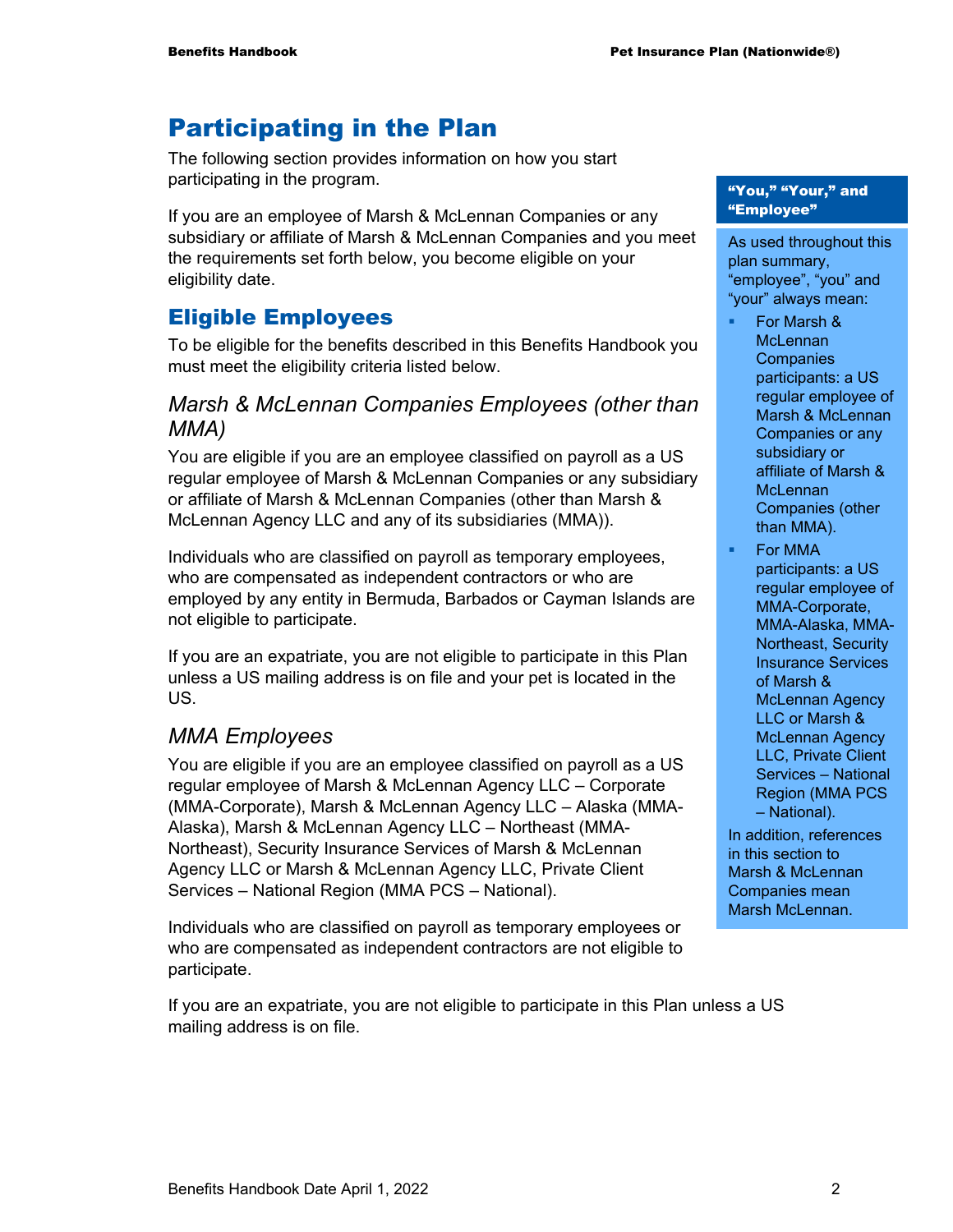# *Your Eligibility Date*

There is no waiting period if you are ACTIVELY-AT-WORK. Your eligibility date is the first day you are Actively-At-Work on or after your date of hire.

# Enrollment

You may enroll your pet for pet insurance at any time by accessing Nationwide's enrollment website, http://benefits.petinsurance.com/mmc-pr, or by calling +1 800 225 2265, Monday - Friday, 8 a.m. to 9 p.m. and Saturday 8 a.m. to 2 p.m. Eastern time and advising the member care representative of your employer.

Evidence of Insurability may be required for each pet (cat, dog, bird and/or exotic pet).

# *Can I cancel my coverage and get my money back after enrolling?*

Absolutely. You can cancel anytime at my.petinsurance.com or by letting Nationwide know in writing. If you are not satisfied with your policy, Nationwide provides a moneyback guarantee if Nationwide receives your written cancellation request within 10 days of your initial policy effective date. After the 10 days, Nationwide will issue a pro-rated refund of any unearned premium.

# Evidence of Insurability

Your pet may be subject to Evidence of Insurability based on certain characteristics, such as age and breed. During the enrollment process you will be required to provide certain information about your pet. Based on your responses, you may have to provide Evidence of Insurability for your pet, including additional information about your pet's medical history. Nationwide will notify you if Evidence of Insurability is required. If your pet has a pre-existing condition or is 10 years of age or older, Nationwide will request a copy of your pet's handwritten medical history (including lab reports) for the last year. Nationwide veterinarians will review the medical history and determine if your pet is eligible for coverage or whether any exclusions need to be applied to the policy.

You must enroll each pet individually, and each pet may be subject to its own Evidence of Insurability.

If Evidence of Insurability is required, coverage starts after your pet's Evidence of Insurability application has been approved by Nationwide for pet insurance. If your pet is approved for coverage between the  $1<sup>st</sup>$  and  $15<sup>th</sup>$  of the month then the coverage effective date is the 1<sup>st</sup> of the next month. If your pet is approved for coverage between the 16<sup>th</sup> and the  $31<sup>st</sup>$  of the month then the coverage effective date is the  $1<sup>st</sup>$  of the second month following approval.

# Cost of Coverage

You pay the full cost of coverage for the following options:

- **My Pet Protection<sup>®</sup> (starting at \$18/paycheck, or \$40/month<sup>1</sup>)**
- <sup>1</sup> Premiums vary based on plan type, species, age, breed and your state of residence. Your pricing may vary depending on your employer's payment schedule. Rates and plans subject to change.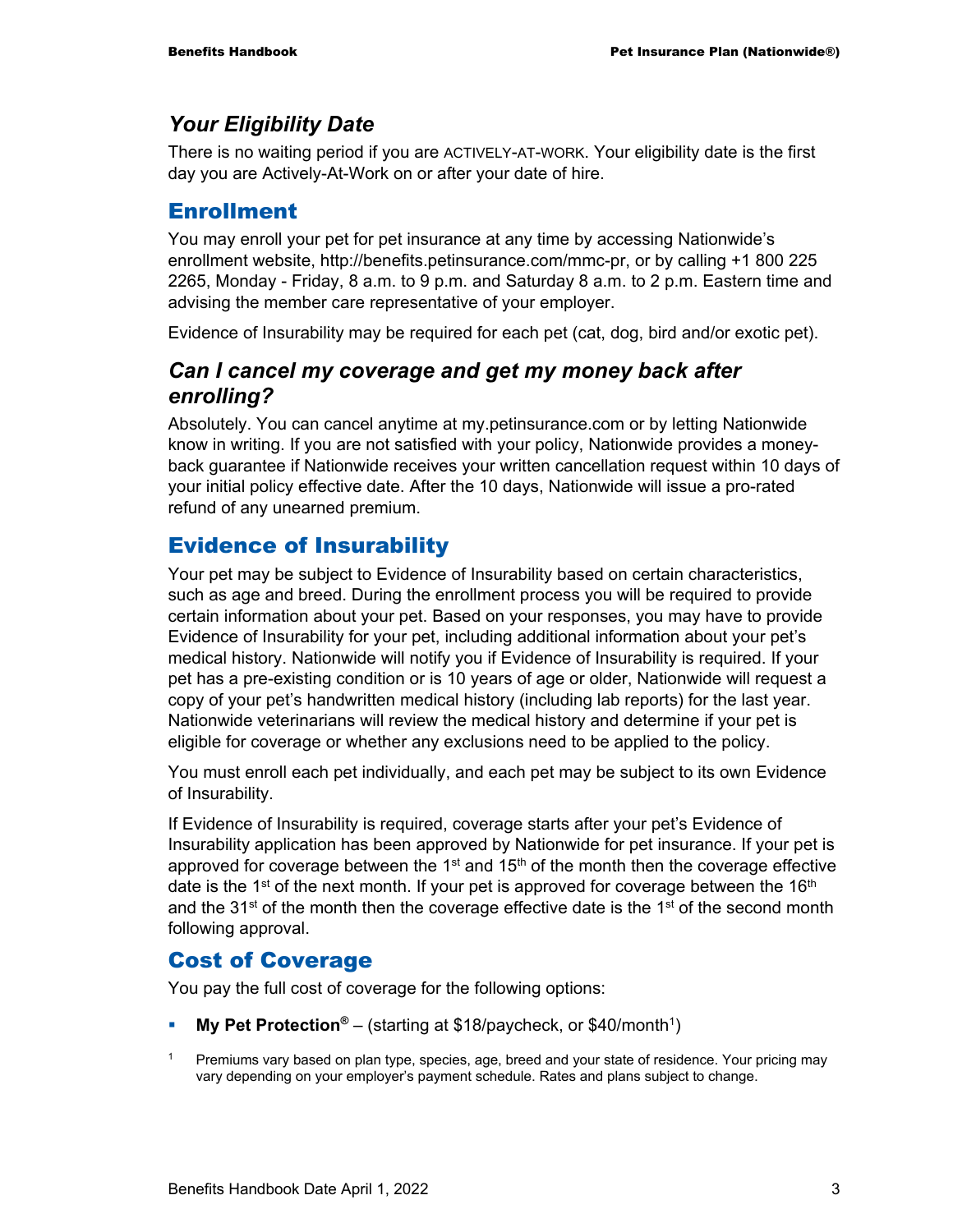#### **Multiple Pet Discounts**

Save more when you enroll multiple pets:

- $\approx$  2-3 pets = 5% discount on base medical or wellness plan for each pet
- $\blacksquare$  4+ pets = 10% discount on base medical or wellness plan for each pet.

For a quote on the cost of coverage for your pet refer to Nationwide's Website, http://benefits.petinsurance.com/mmc-pr and follow the steps. You pay the full cost of coverage.

# *How do I pay for coverage?*

You pay for coverage through after-tax payroll deductions.

# *How do I pay for coverage if I take an unpaid leave of absence?*

Coverage will remain in effect, provided you continue to make the required contributions. Eligible employees may continue to make the required group rate contributions through the end of your policy period, directly to Nationwide through direct billing.

# *How do I pay for coverage if I take a paid leave of absence?*

Coverage will remain in effect. Your cost for coverage will continue to be withheld from your pay.

# *Will my costs change?*

Rates will vary and may change during your renewal period only.

#### *Do I pay for my coverage with before-tax or after-tax dollars?*

You pay for your pet insurance with after-tax dollars.

# When Coverage Starts

Coverage starts after your pet's Evidence of Insurability application has been approved by Nationwide for pet insurance. If your pet is approved for coverage between the  $1<sup>st</sup>$ and  $15<sup>th</sup>$  of the month then the coverage effective date is the  $1<sup>st</sup>$  of the next month. If your pet is approved for coverage between the 16<sup>th</sup> and the 31<sup>st</sup> of the month then the coverage effective date is the  $1<sup>st</sup>$  of the second month following approval.

For example, if your pet is approved for coverage on February  $3<sup>rd</sup>$ , the coverage effective date would be March 1<sup>st</sup>. If your pet is approved for coverage on February 18<sup>th</sup>, the coverage effective date would be April 1st.

# *Policy Term*

A policy term is defined as one year of coverage (that is, 12 months from the date coverage becomes effective).

# *Do I have to re-enroll each year?*

No.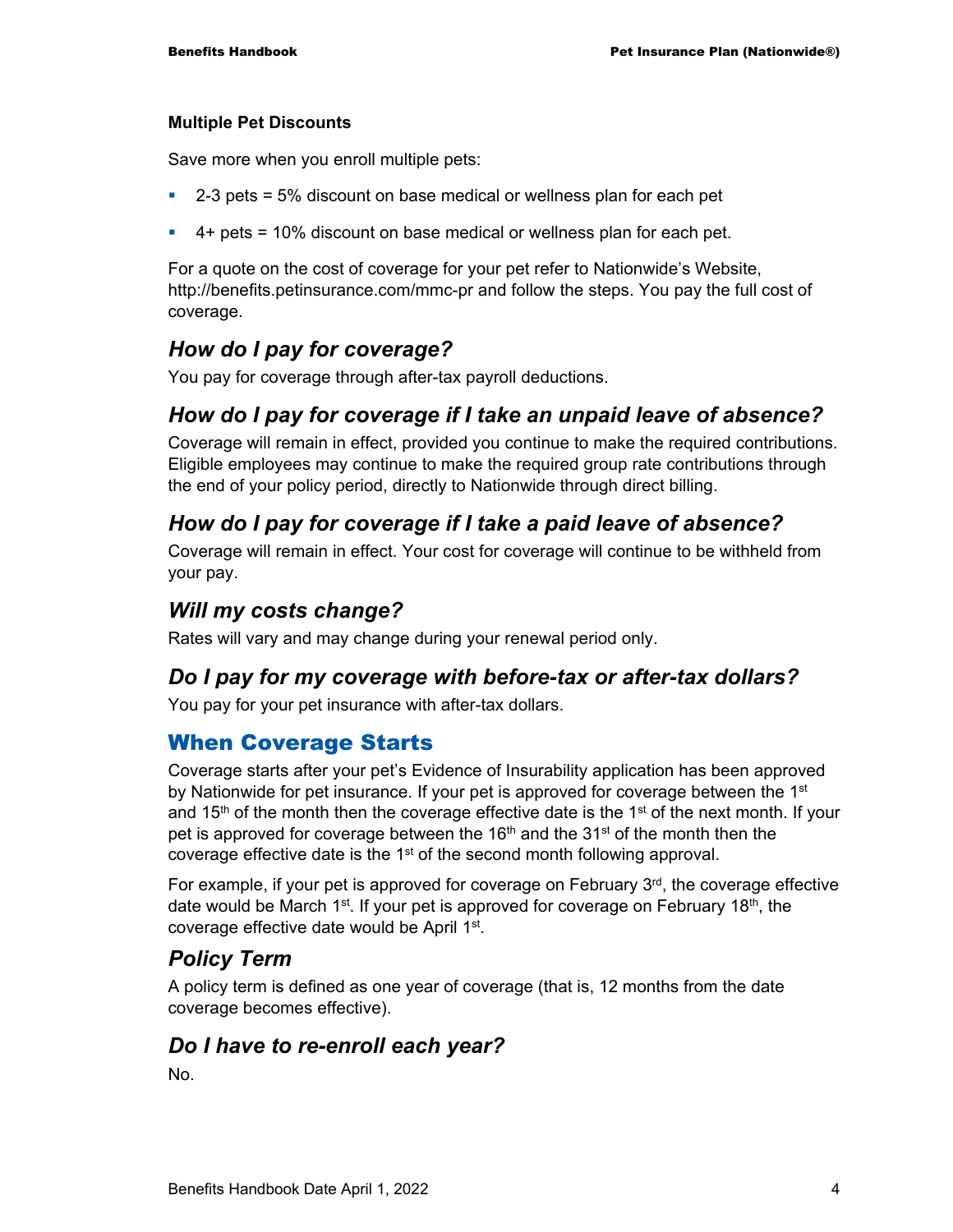# Changing Coverage

Employees who are already enrolled will have the opportunity to make any changes to their policy only during their individual renewal period by calling +1 800 225 2265. All plan changes are subject to underwriting approval. You may have to provide Evidence of Insurability to increase your pet's coverage level. Each pet may be subject to its own Evidence of Insurability.

You can discontinue coverage at any time by calling Nationwide at +1 800 225 2265 and speaking to a representative.

# When Coverage Ends

Coverage ends when the first of the following occurs:

- $\blacksquare$  the date of your death
- $\blacksquare$  the date of your pet's death
- the date you no longer meet the eligibility requirements
- $\blacksquare$  the date you discontinue coverage
- the last date you've paid contributions if you do not make the required contributions.

**Note:** Upon termination from Marsh McLennan, you will automatically be converted to a direct-bill payment option for your coverage. Upon renewal, you will lose any discounts that are applicable to your status as an active employee.

# *Portability*

If your employment terminates, you can continue coverage on a group basis through the end of your policy term, provided you continue to make the required contributions to Nationwide through direct billing. Upon renewal, you will lose any discounts that are applicable to your status as an active employee and have the option to convert to an individual policy.

# How the Plan Works

Pet insurance, from Nationwide, is made directly available to all eligible employees. Marsh McLennan's sole function with respect to the program is permitting it to be publicized to employees, collecting premiums through payroll deductions and remitting them to the insurer. Generally, eligible veterinary expenses are covered after you meet your annual deductible and submit a claim for reimbursement for your pet. You can visit any licensed veterinarian or specialist nationwide, with no limitations.

# *How does the deductible work?*

A \$250 annual deductible applies to the medical coverage. Once you meet your deductible, you will be reimbursed up to 70% of your eligible vet bill<sup>1</sup>. A \$7,500 maximum annual benefit applies to both plans.

<sup>1</sup> Some exclusions may apply. Certain coverages may be subject to pre-existing exclusion. See policy documents for a complete list of exclusions. Reimbursement options may not be available in all states.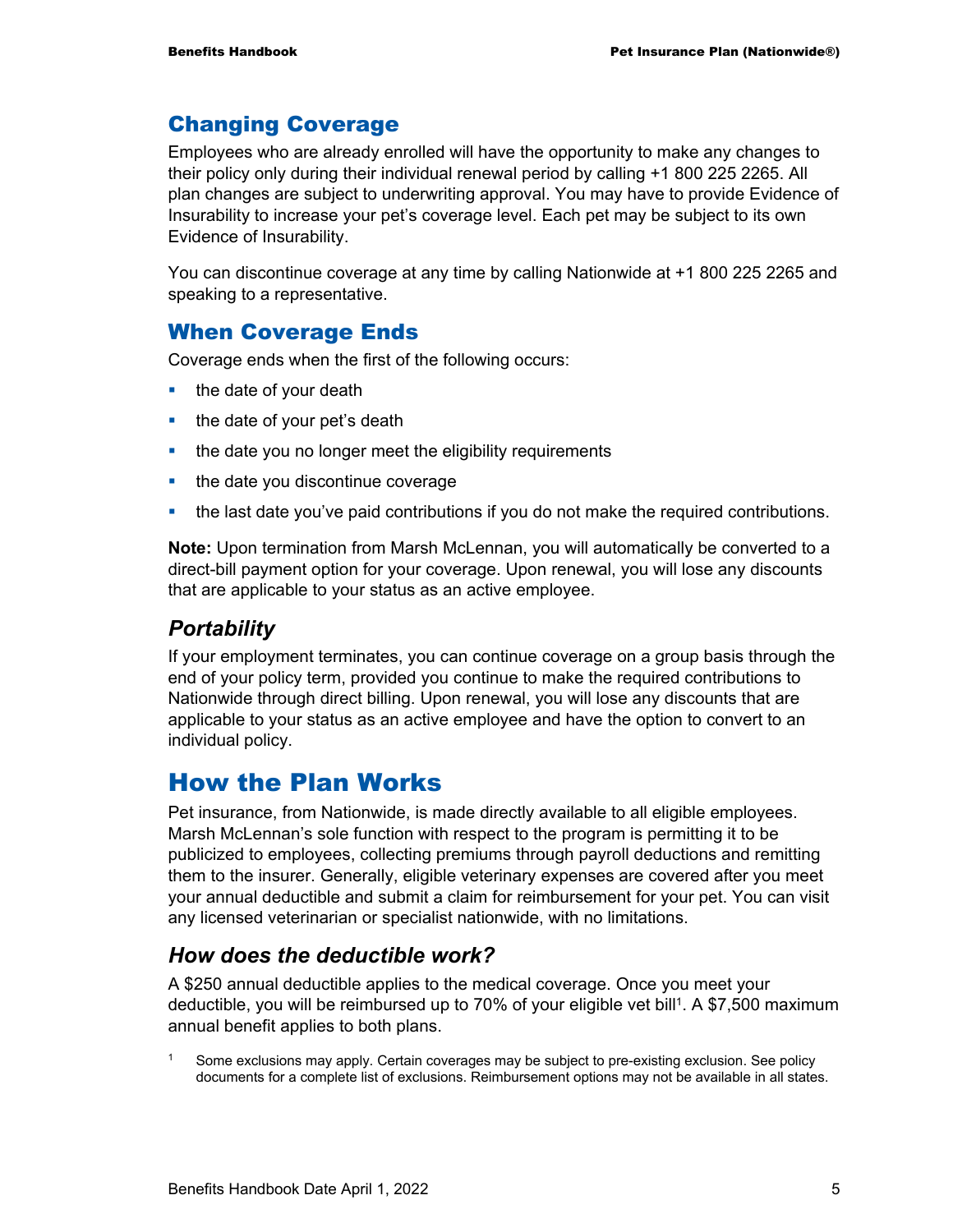# *What is a pre-existing condition?*

A pre-existing condition means any condition that began or was contracted, manifested or incurred up to twelve (12) months before the effective date of this policy or during any waiting period, whether or not the condition was discovered, diagnosed or treated. A chronic condition is a pre-existing condition unless it began after the effective date of this policy.

# *What are my payment options?*

Payroll deductions, monthly and annual payment options are available. For the monthly and annual options, credit cards, debit cards and checks are accepted for payment.

# *Are medical records required for enrollment?*

Not always. Sometimes medical records are requested for clarification so Nationwide can ensure you receive all the benefits available under the plan.

# *Are prescriptions covered under my policy?*

Yes. FDA-approved prescriptions for covered medical conditions are eligible for reimbursement.

# *Will a pet be dropped from coverage because of age?*

No. As long as you keep your policy continually in force (it does not lapse or expire), your pet will not be dropped from coverage.

# *Once I enroll, how long before my policy is effective?*

Applications for enrollment that are received between the  $1<sup>st</sup>$  and  $15<sup>th</sup>$  of the month will be effective on the first day of the next month. Applications for enrollment that are received between the 16<sup>th</sup> and the last day of the month will be effective on the first day of the following month. For questions, call +1 800 225 2265 and speak with a representative.

# *How does my veterinarian receive payment?*

You pay your veterinarian directly and then submit a claim to Nationwide. Nationwide will adjust your claim and reimburse you according to your plan.

# *Does my pet insurance policy cover diagnostic testing?*

Yes. You are reimbursed for diagnostic tests as long as the medical condition is covered by your plan.

# *Is there a list of veterinarians I have to use?*

With Nationwide, you're free to visit any licensed veterinarian, anywhere—even specialists and emergency providers.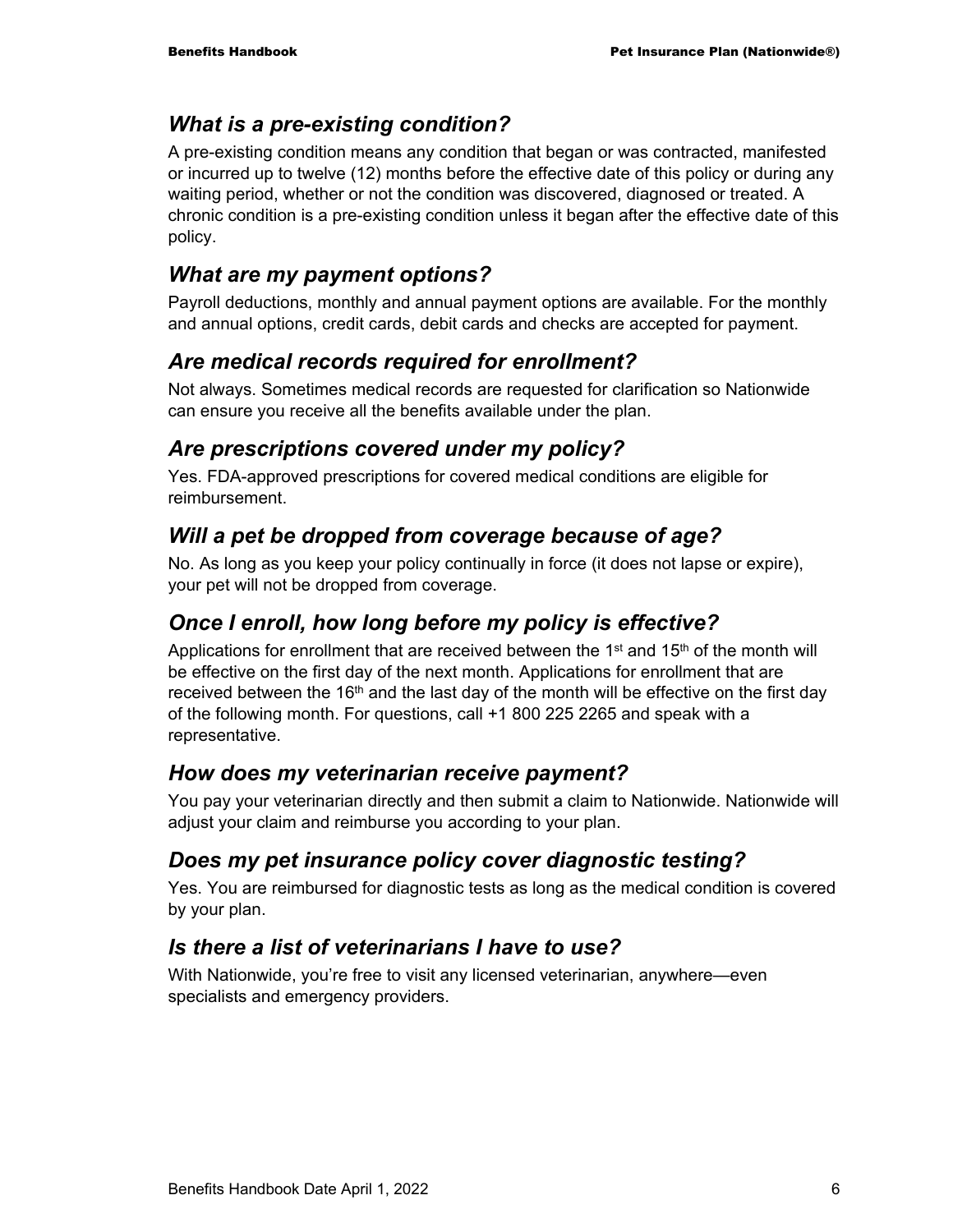# *Are anterior cruciate ligament (ACL) injuries covered by my policy?*

Yes. There is no waiting period for ACL injuries and no limitations unless the ACL injury occurred prior to the policy effective date.

# *What if I don't know my pet's exact age?*

If you do not know your pet's age, take your pet to the veterinarian for a physical exam that includes an age estimate.

# *How do I file a claim?*

Take a copy of your personalized claim form to your next veterinarian visit, have your veterinarian provide your pet's diagnosis and then complete the claim form and submit it along with supporting receipts and invoices to Nationwide at:

**Mail**:

Nationwide Claims Department PO Box 2344 Brea, CA 92822-2344

**Fax**:

(714) 989-5600 (No cover sheet necessary)

#### **Web:**

Nationwide Pet Account Access Page at my.petinsurance.com.

To obtain a claim form, visit https://www.petinsurance.com/submit-claim.

# *How long do I have to submit a claim?*

You have 180 days from date of service to submit a claim and receive reimbursement.

Marsh McLennan does not administer this plan. Nationwide's decisions are final and binding.

# *Can I cancel my policy before the term is up?*

Absolutely. You can cancel anytime at my.petinsurance.com or by letting Nationwide know in writing.

# *Is there a network of veterinarians that I have to use?*

No. Nationwide's coverage allows you to see any licensed veterinarian or specialist in the world. You are covered whenever you see any of these licensed caregivers.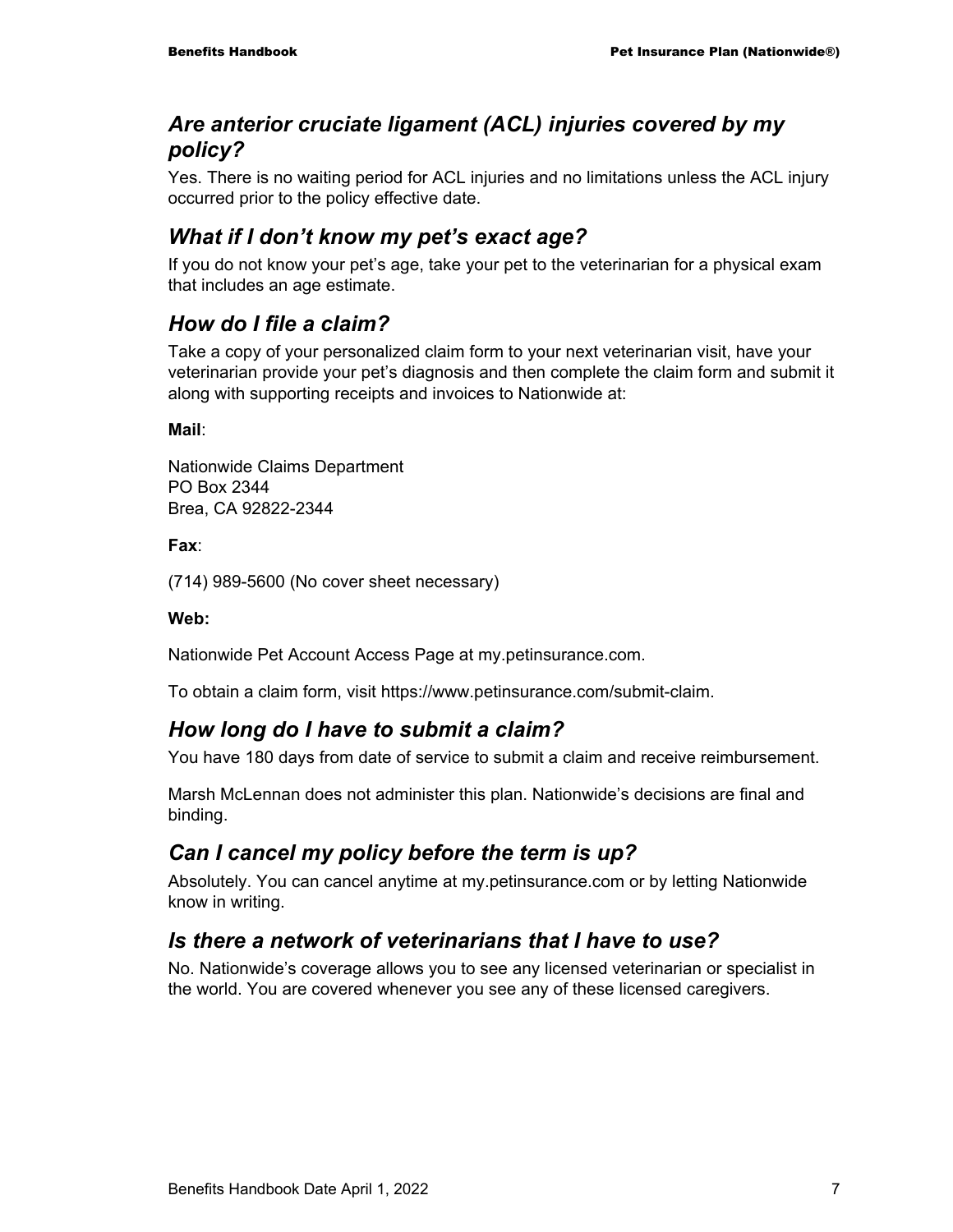# Covered Services

#### **My Pet Protection**®

- Up to 70% back on veterinary bills
- **S250** deductible
- **Accidents, including poisonings and allergic reactions**
- **Injuries, including cuts, sprains and broken bones**
- **Common illnesses, including ear infections, vomiting and diarrhea**
- Serious/chronic illnesses<sup>1</sup>, including cancer and diabetes
- **Hereditary and congenital conditions<sup>1</sup>**
- **Surgeries and hospitalization**
- **X-rays, MRIs and CT scans**
- **Prescription medications and therapeutic diets**
- **Emergency boarding, lost pet advertising**
- 24/7 **vet***helpline*® is available to all pet insurance members (a \$150 value).
- 1 Excludes pre-existing conditions

### Avian and Exotic Pet Plan

The Avian and Exotic Pet Plan covers medical treatments and surgeries for accidents, illnesses and diseases, including cancer.

For more information or to enroll in the Avian and Exotic Pet Plan, call +1 800 225 2265.

Some exclusions may apply. Certain coverages may be subject to pre-existing exclusion. See policy documents for a complete list of exclusions. Plans may not be available in all states. Policy eligibility may vary. Some species of avian and exotic pets are not eligible for coverage.

# *Eligible Avian and Exotic Pets*

- **Amphibians**
- **Birds**
- Chameleons
- **Chinchillas**
- **Ferrets**
- Geckos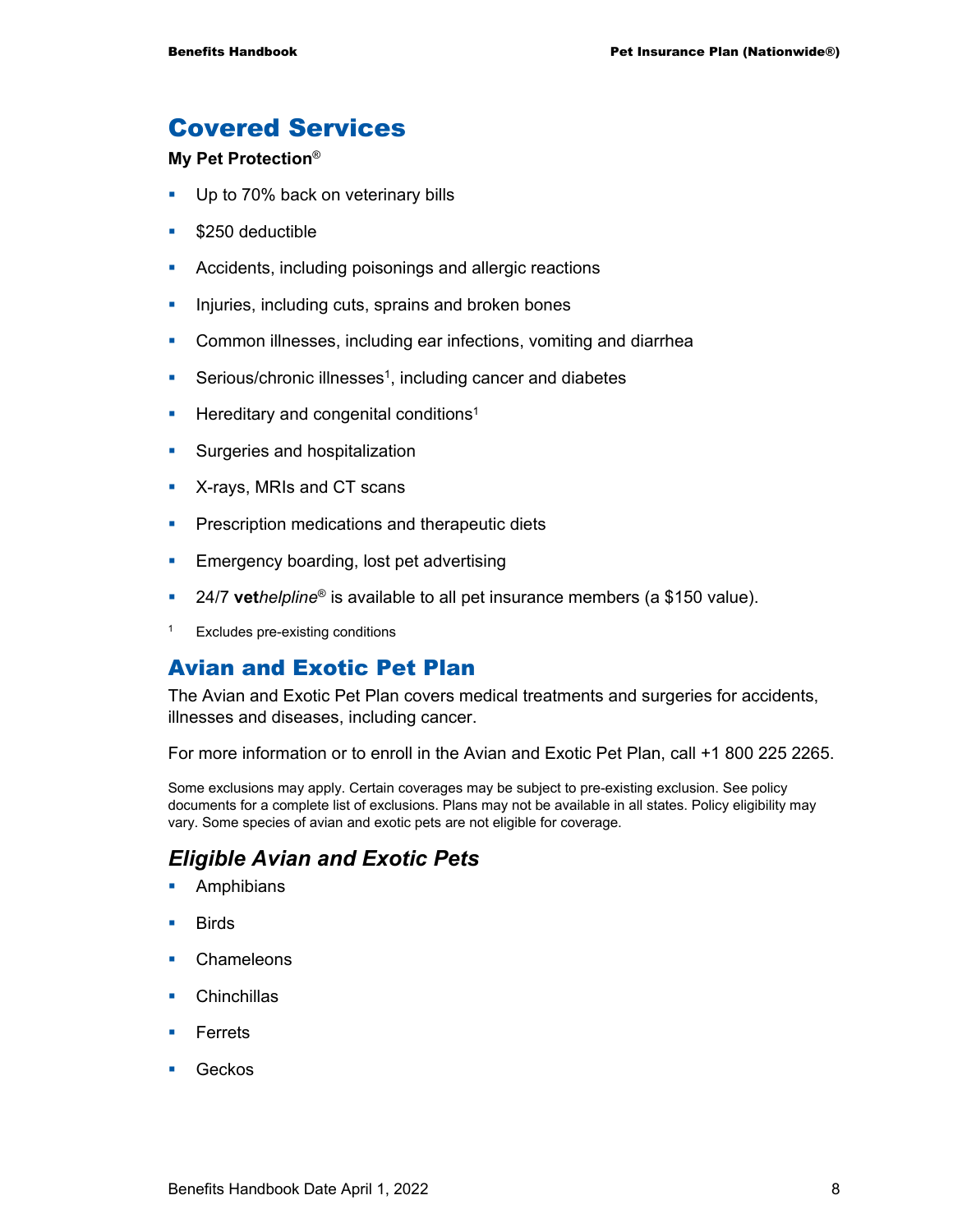- **Gerbils**
- **Guinea pigs**
- **Hamsters**
- **Iguanas**
- **Lizards**
- **Mice**
- **Rats**
- Rabbits
- **Snakes**
- **Tortoises**
- **Turtles**

# What's Not Covered for My Pet Protection® Plan

### *Pre-existing conditions*

A pre-existing condition is any illness or injury your pet had before coverage started. No pet insurer covers pre-existing conditions. The good news is that not all pre-existing conditions are excluded permanently. See your My Pet Protection® plan for a full definition and explanation of pre-existing conditions.

If you have medical records from your vet showing that your pet's condition has been cured for at least six months, you may be able to get it covered.

# *Plan restrictions and other exclusions*

We don't cover breeding, grooming/bathing, nail trims or boarding (unless you're hospitalized for more than 48 hours). Refer to the "What We Do Not Cover: Exclusions" section of your policy as well as your policy Declarations Page for more information.

# Filing a Claim

Take a copy of your personalized claim form to your next veterinarian visit, have your veterinarian provide your pet's diagnosis and then complete the claim form and submit it along with supporting receipts and invoices to Nationwide at:

#### **Mail:**

Nationwide Claims Department PO Box 2344 Brea, CA 92822-2344